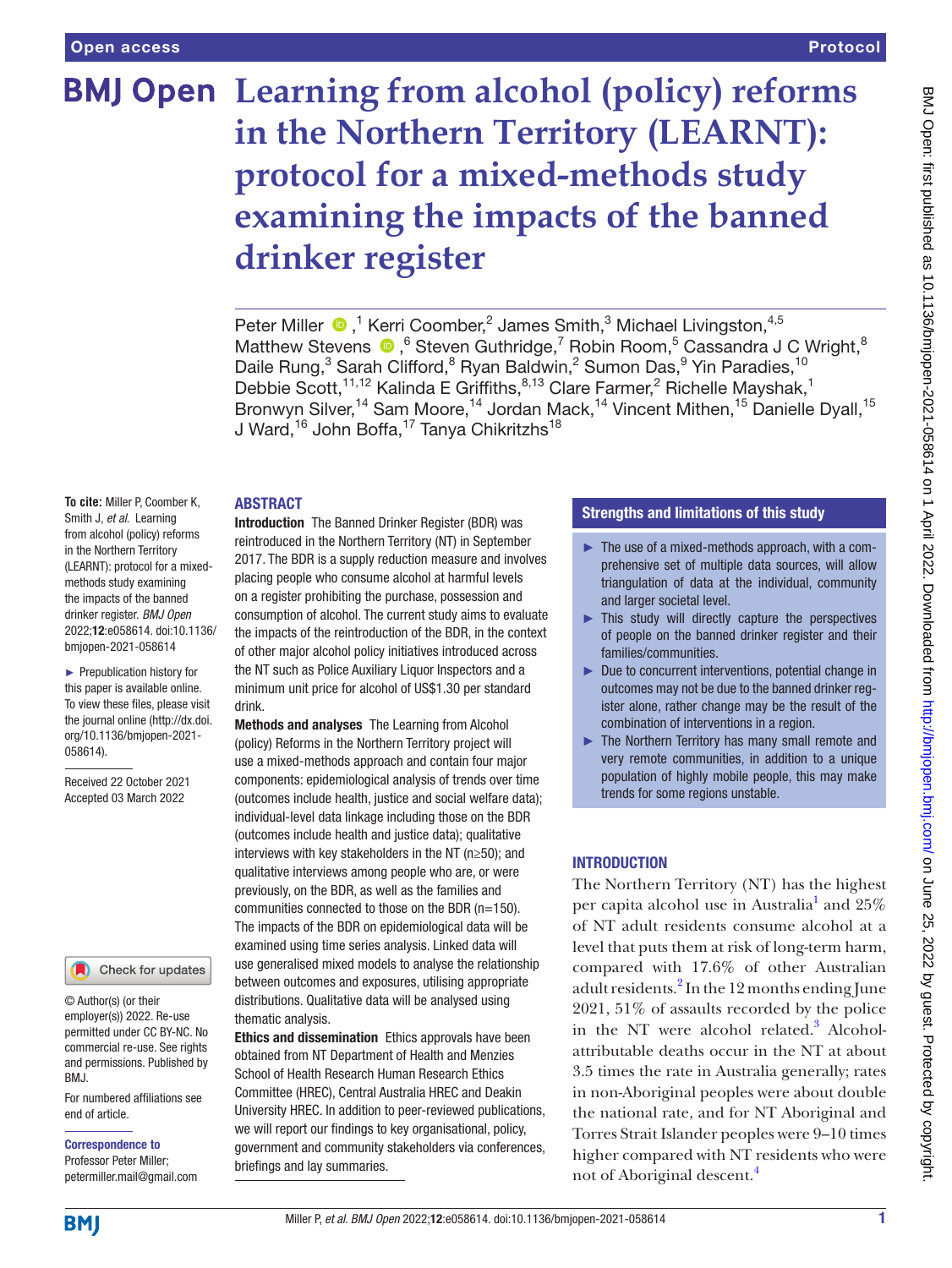

menting policy with the goal of reducing alcohol use and related harms.<sup>[5 6](#page-8-4)</sup> For example, the Living With Alcohol programme was implemented between 1991 and 2000.<sup>[7](#page-8-5)</sup> This programme used three approaches—education, reduced alcohol availability and increased treatment and rehabilitation—to successfully reduce harmful alcohol use, acute alcohol harms, and deaths of Aboriginal peoples. $7-9$  The current study will focus on more recent interventions, and [figure](#page-1-0) 1 provides a timeline of alcohol policy initiatives in the NT over the past 10 years.

TBLs AMT and

<span id="page-1-0"></span>**APOs** 

Due to the continued disproportionate rates of alcoholrelated harms in the NT, in 2017 the NT Government commissioned a review of all aspects of current alcohol policy and legislation,<sup>[5](#page-8-4)</sup> generally referred to as the Riley Review. This review proposed an Alcohol Harm Reduction Framework, including targeted initiatives to reduce alcohol-related harms.

In response to this review, in 2018 the NT government introduced the Alcohol Harm Minimisation Action Plan 2018–2019 and passed amendments to the Northern Territory Liquor Act 1978 (the Act; now superseded by the Northern Territory Liquor Act 2019). These two documents further reinforced the need for alcohol policy initiatives, such as the Banned Drinker Register (BDR), Police Auxiliary Liquor Inspectors (PALIs) and a minimum unit price for alcohol (MUP). Details on the implementation of each of these interventions are provided below.

## Banned Drinker Register

The BDR was initially introduced during 2011. The BDR restricts supply of alcohol at an individual level by prohibiting those who are on the register from purchasing takeaway alcohol $10$  and has international precedents.[11](#page-8-7) This first BDR was repealed without formal evaluation with a change of government in 2012. After a further change in government, the BDR was reintroduced in September 2017. The BDR is a supply reduction measure and involves placing people who consume alcohol at levels that harm themselves or others on a register. Those on the register are prohibited from

purchasing, possessing, and using alcohol. Purchase restrictions are enforced using ID scanners at all take-away alcohol outlets.<sup>[10](#page-8-6)</sup> As of  $30$  June 2021, 3494 individuals had an active ban on the BDR. People can be placed on the BDR for 3, 6 or 12 months. The length of time on the BDR can be reduced if a person undertakes voluntary therapeutic treatments.

 $2021 \rightarrow$ 

**RBL** 

PALIs and

An individual is placed on the BDR through a Banned Drinker Order (BDO). BDOs can be issued through a number of pathways:

- ► Police.
- ► Courts.
- Corrections.
- BDR Registrar (under the Registrar pathway, individuals may self-refer, be referred by family or be referred by an authorised person, including health professionals, social services and child protection workers).

The majority of bans are issued by police (approximately 65%) and approximately one-quarter issued through courts.<sup>12 13</sup> The following are triggers for a police-issued BDO: apprehension for an alcohol-related offence; a named defendant on a domestic violence order related to alcohol use; any combination of three alcoholrelated protective custody episodes or alcohol infringement notices within  $2$  years.<sup>[12](#page-8-8)</sup> A person may be placed on the BDR through the courts system by having an alcohol prohibition condition on a court order or parole orders.<sup>[12](#page-8-8)</sup>

With the reintroduction of the BDR there was an explicit commitment by the NT Government to evaluate the effectiveness of the BDR. $^{14}$ <sup>15</sup> This has included 6 months,  $^{10}$  [12](#page-8-8) months<sup>12 [16](#page-8-10)</sup> and 24 months<sup>[13](#page-8-11)</sup> evaluations. Emerging qualitative findings from industry and service stakeholders have also identified challenges associated with the BDR (such as increased supply of alcohol to people who are not permitted to purchase, referred to as 'secondary supply').<sup>17 18</sup> However, the initial  $6$ and 12 months evaluations of the BDR demonstrated the beginnings of declines in alcohol-related assaults after the BDR introduction, $12$  with continued reductions in alcohol-related assault offences and alcoholrelated emergency department (ED) presentations at  $24$  months.<sup>[13](#page-8-11)</sup>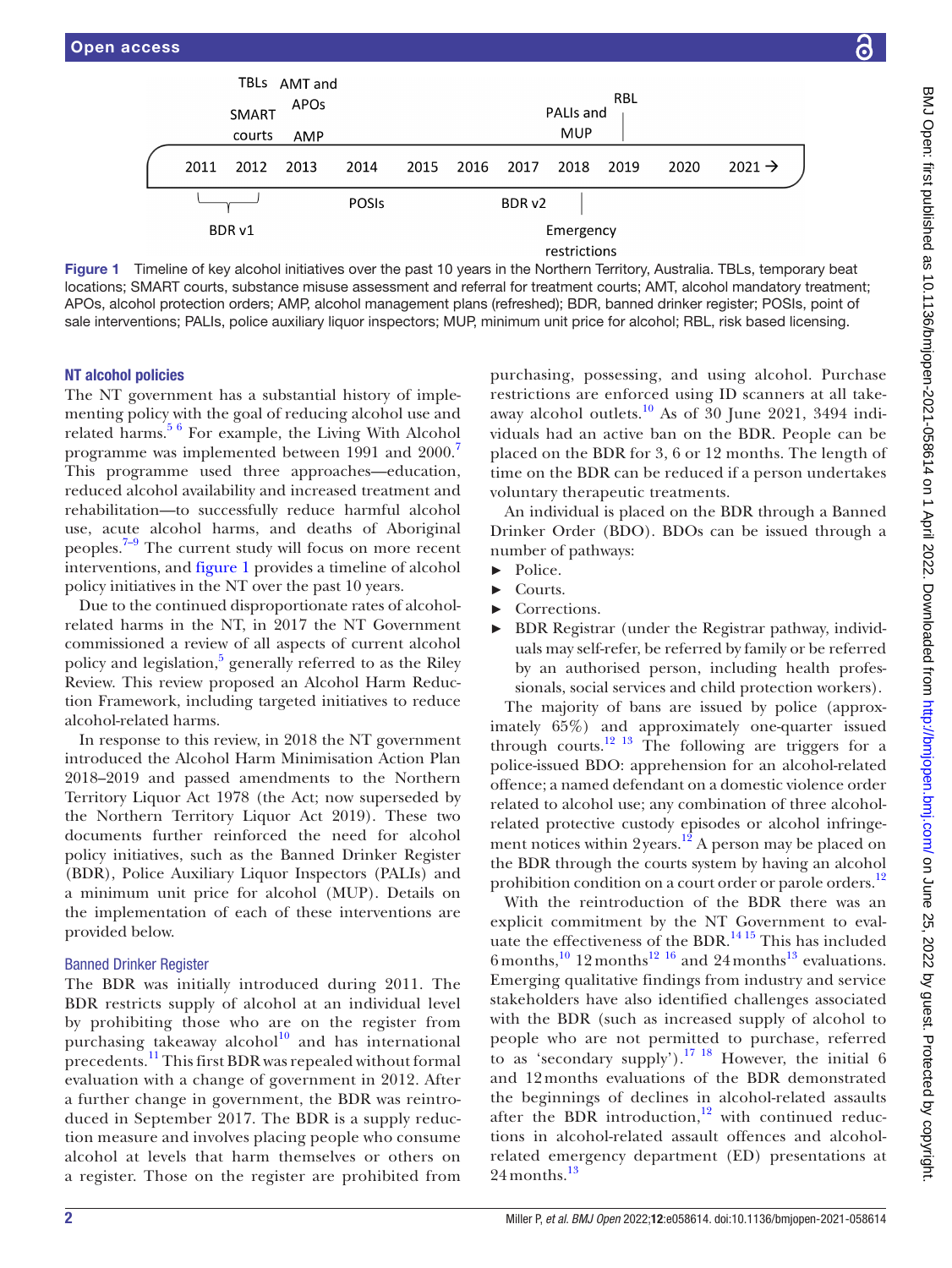# Police Auxiliary Liquor Inspectors

G

The aim of PALIs is to prevent purchases of alcohol from bottle shops/takeaway alcohol venues for people who cannot provide a valid address (non-restricted; that is, an address in an area without alcohol prohibitions or other restrictions).[19](#page-8-13) PALIs are uniformed inspectors organised in a separate unit to police officers, with enforcement powers limited to fulfilling their role as a PALI. PALIs perform the duties that were previously undertaken by police officers in Alice Springs, Katherine, and Tennant Creek. These Temporary Beat Locations/Point of Sale Interventions had involved police officers being stationed at takeaway liquor outlets asking people to show their ID and establishing where the purchased alcohol was to be consumed.<sup>5</sup> They had the power to confiscate the alcohol if no valid location could be provided, in order to deter consumption of and secondary supply of alcohol within 'dry' communities and alcohol free areas within a town, such as public parks. $20$ 

The first cohort of PALIs graduated in August 2018, and there are now 75 PALIs stationed across Alice Springs, Katherine and Tennant Creek. There has yet to be a formal evaluation of the impact of PALIs on alcohol use and related harms.

#### MUP for alcohol

On 1 October 2018, the MUP was set at US\$1.30 per standard drink, $^{21}$  defined as the volume of a liquor product that contains 10g of ethyl alcohol when measured at  $20^{\circ}$ C.<sup>[22](#page-9-0)</sup> The legislative amendment prohibits selling alcohol below this price as compared with the US\$1.50 recommended by the Riley Review,<sup>5</sup> and imposes charging at least the minimum price as an automatic condition of a liquor licence. This minimum price is not a tax and any profits from the higher price are retained by retailers. In the year after the introduction of the MUP, the per capita consumption of cask wine (the cheapest form of alcohol available) declined by approximately  $50\%$ .<sup>[21 23](#page-8-15)</sup>

#### Current study

The Learning from Alcohol (policy) Reforms in the Northern Territory (LEARNT) project aims to assess the impact of the re-introduction of the BDR on patterns of alcohol use and alcohol-related harms, in the context of the other key NT alcohol control initiatives. It also aims to investigate the ways in which the BDR intervention impacts on banned drinkers, their social networks and civil society.

These aims will be addressed using a mix of quantitative and qualitative approaches, providing a rigorous and detailed assessment of the effects of the BDR at the individual, family, community and territory level. Specifically, we will address four key research questions (RQs).

RQ1: What is the impact on individuals and on their extended kinship/social networks, in terms of treatment requirements, attitudinal and behavioural changes, including levels and types of substance use and social/family dynamics? Variables included in

the analyses will include stigmatisation, recurrence of problems while being placed on the BDR, mental health status, family relations, and alcohol and other substance use.

RQ2: In what ways does the BDR affect an individual's interaction with health and justice systems (including serious outcomes like emergency department (ED) presentations, police recorded offences and sexually transmitted infection (STI) notifications)?

RQ3: How does the BDR impact on community members and response agencies (eg, police-recorded offences, ED and hospital admissions, child protection notices), and also cultural values, political resonance and social cohesion?

RQ4: What is the impact of the BDR on the Alcohol and Other Drug (AOD) treatment and rehabilitation sector in the NT, including: numbers seeking treatment; treatment types; 'success' rates; and implications for staff capacity building and training?

## METHODS AND ANALYSIS Study design

This study will employ a mixed-methods design involving collection and analysis of administrative data and complementary qualitative data.

- The four key components to the study are:
- 1. Epidemiological administrative data analysis.
- 2. Data linkage
- 3. Key stakeholder interviews.
- 4. Qualitative study with people on the BDR and their families/communities.

## **Setting**

The study will be undertaken across the NT. The NT has a population of [24](#page-9-1)6 500,<sup>24</sup> of whom approximately 30% identify as an Aboriginal or Torres Strait Islander person.<sup>[25](#page-9-2)</sup> The majority (56%) of people in the NT live in the greater Darwin (capital city) region, with the balance dispersed across what are classified as remote and very remote areas. $^{26}$  Due to the place-specific nature of some of the interventions, depending on data availability and data type, the policy impact in the following five broad regions will be examined: Darwin/Palmerston, Katherine, Barkly (including Tennant Creek), Alice Springs and East Arnhem. NT-wide effects will also be investigated. However, for other types of data (eg, qualitative), findings may also be aggregated for the Top End of the NT (northern area of the NT, including Greater Darwin, Arnhem Land and Katherine) and the Central Australia/ Barkly region (the southern area, an area centred on Alice Springs and Tennant Creek).

## Aboriginal and Torres Strait Islander governance and collaboration

This project will be conducted in collaboration with a LEARNT Aboriginal and Torres Strait Islander Leaders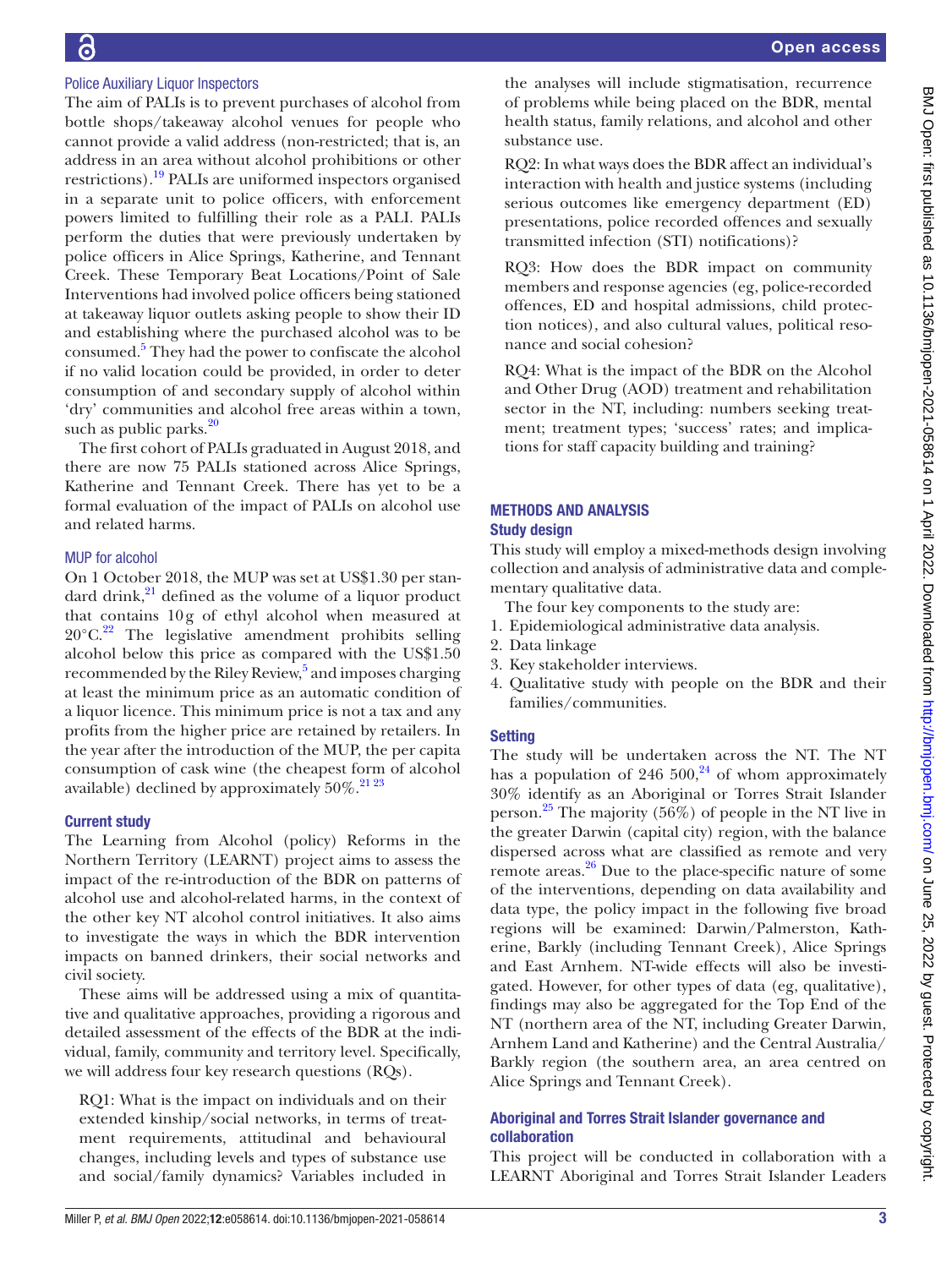| Data                                   | <b>Time frame</b>          | Key variable/s of interest                                                   |
|----------------------------------------|----------------------------|------------------------------------------------------------------------------|
| <b>Banned Drinker Register records</b> | January 2013-December 2019 | No of people on the BDR                                                      |
| Police offences data                   | January 2014-December 2019 | Serious assaults                                                             |
| Police protective custody              | January 2013-December 2019 | No of episodes                                                               |
| Wholesale supply data                  | January 2013-December 2019 | Litres of alcohol per capita                                                 |
| Licensing data                         | January 2013-December 2019 | No of liquor licenses                                                        |
| Hospital admissions                    | January 2013–December 2019 | Admissions relating to acute and chronic alcohol use                         |
| Emergency department presentations     | January 2013-December 2019 | Alcohol-related injuries and assaults                                        |
| Ambulance attendances                  | January 2013-December 2019 | All attendances                                                              |
| Alcohol and other drug treatment       | January 2013-December 2019 | No of treatment episodes                                                     |
| Sobering up shelters                   | January 2013-December 2019 | No of attendances                                                            |
| Sexually transmitted infections        | January 2013-December 2019 | Incidence of common infections                                               |
| Perinatal data                         | January 2013-December 2019 | Alcohol use during pregnancy and infant outcomes at<br>birth                 |
| Serious road injuries                  | January 2013-December 2019 | Alcohol-related traffic crashes resulting in injury or fatality              |
| Child protection records               | January 2013-December 2019 | No of notifications, investigations, substantiations and out<br>of home care |
| Safe houses                            | January 2013-December 2019 | No of women and accompanying children using services                         |
| School attendance                      | January 2013-December 2019 | No of student absences                                                       |
|                                        |                            |                                                                              |

group. This group consists of stakeholders from key organisations in the NT in addition to investigators who identify as Aboriginal and/or Torres Strait Islander. This group will provide advice on cultural considerations relating to project protocols, processes, and the interpretation of findings.

<span id="page-3-0"></span>Table 1 Epidemiological data to be included in the learnt project

This project will also use a strengths-based approach to interpret findings relating to Aboriginal peoples. $27\frac{28}{10}$ Strengths-based approaches move away from traditional problem-based framing to offer differing language and thinking about issues, such as alcohol-related harms. By acknowledging the disproportionate social, political and economic disadvantage experienced by Aboriginal and Torres Strait Islander peoples, we seek to move past problematising outcomes and to work with together with Aboriginal and Torres Strait Islander peoples to provide a sensitive and thoughtful narrative on issues and solutions.<sup>[27](#page-9-4)</sup>

# **Procedures**

## Epidemiological administrative data

In order to isolate the effects of the re-introduced BDR, data from January 2013 onwards will be analysed. Where possible, data will be aggregated by month. Demographic subgroups (by age, gender, Aboriginal and Torres Strait Islander status) will also be examined. [Table](#page-3-0) 1 provides an outline of the epidemiological data that will be utilised for the study.

# *BDR records*

Data for the number of people on the BDR as of the end of each month will be used. The number of bans by pathway (ie, police, courts, corrections or BDR registrar

framework) and duration (3months, 6 months or 12 months) will be obtained. The number of people who have self-referred onto the BDR will also be collated. These data will be used as a predictor variable when modelling outcomes.

# *Police recorded incidents/offences*

As in previous studies,  $29^{30}$  de-identified unit records of police-recorded crimes (including offender and victim datasets) most likely to be related to alcohol will be used. Serious assaults will be the primary focus, as they are less likely to be influenced by other policing activity and strategies, thus making them a more reliable outcome measure[.23 31 32](#page-9-6) A secondary focus will be the rate of domestic violence incidents, as flagged by the attending police officers. Other offences such as driving offences, theft, unlawful entry and property damage will also be examined.

# *Police protective custody events*

Individuals who experience three episodes of Protective Custody within a 2year period are placed on the BDR. Protective custody is apprehension, without arrest, of an individual who appears to be intoxicated to the point of potentially harming themselves or others in a public place. Intoxicated individuals are held in a jail cell until they are no longer intoxicated or until 7:00 hour if the protective custody episode commenced after 12:30 hour.<sup>[33](#page-9-7)</sup>

# *Wholesale supply data*

Alcohol wholesale supply data are collected by the NT Government and will be used to provide key context to our analyses of alcohol-related harm.<sup>24</sup> The amount of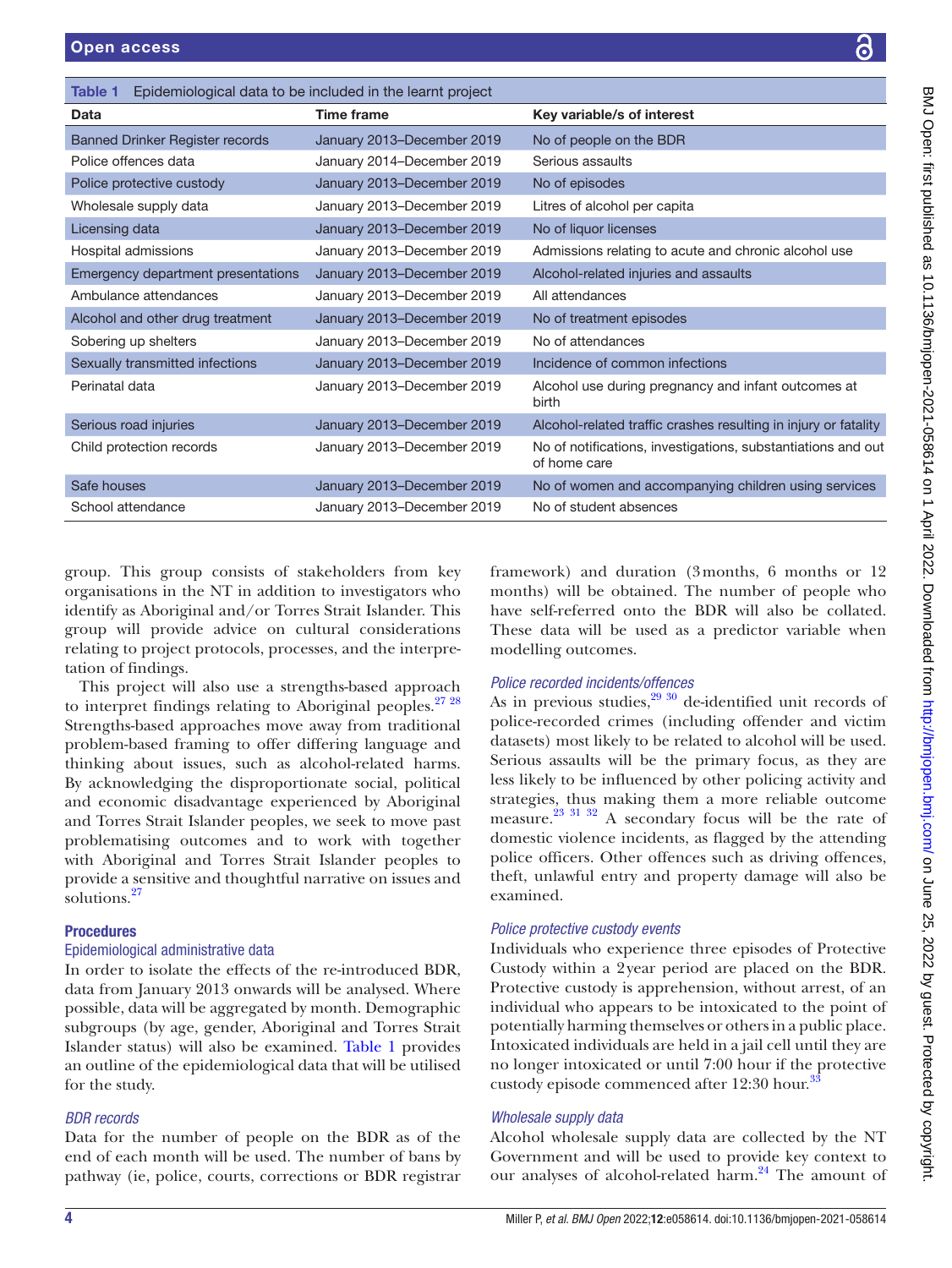alcohol sold will be converted to a per-capita consumption measure of beer, spirits, wine, cask wine and premixed drinks.

## *Licensing data*

The impacts on licences will be measured, in part, through examining the number of licenses by region over time. Licenses will be grouped into the following broad categories: on-premise (consumption of alcohol allowed on premises only), off-premise (take away alcohol purchases only), general (selling alcohol both for consumption on-premise and for takeaway) and clubs (such as sporting clubs).

## *Health data*

Health data can provide insight into trends and patterns of alcohol-related harms at a population level. These administrative data have different limitations and capacities to capture a spectrum of harms from those that occur in the community, but do not receive further treatment (eg, handling by ambulance staff) through to admittedpatient data that captures those who have serious enough related harms to require admission to hospital for treatment. The details of how we will use these data are provided below.

## *Hospital admissions*

Use of admissions data will also allow examination of trends in alcohol-related harms resulting in hospitalisation, thus providing a comprehensive picture of the impact of acute alcohol-related harm on the health system[.34](#page-9-8) Admissions related to alcohol intoxication, skull and facial fractures, and hand and wrist fractures will be examined. Admissions for chronic conditions with a high alcohol aetiological fraction will also be included, such as cancer (eg, liver cancer, oesophageal cancer), liver cirrhosis and pancreatitis. $4 \frac{35}{2}$  Focusing on specific types of injury (eg, S & T ICD-10 codes) and illness admissions (eg, C22.8 and F10.20 codes) will provide a more accurate representation of cases that are alcohol-related than relying on alcohol flags alone.

## *ED presentations*

Our previous work $^{29\,36}$  highlights the value of ED records for monitoring alcohol-related injuries in Australia. ED data captures a broad spectrum of alcohol-related injuries (eg, minor fractures from falls and assaults) which are often not serious enough to result in admission to a hospital ward, but they occur relatively frequently among high-risk population groups.<sup>[37](#page-9-9)</sup> The same injury and illness ICD-10 codes as those used for the inpatient data will be used for the ED presentation outcome measures.

## *Ambulance attendances*

Ambulance attendance data can provide useful information regarding the identification of trends in alcohol use and aggression or violence within at-risk groups,  $38-41$ in addition to information that is not available through ED data (eg, geographical location where an incident

occurred)[.42 43](#page-9-11) Trends in all ambulance attendances by demographics will be investigated.

# *Alcohol and other drug treatment episodes*

Data on all episodes of care within the NT alcohol and other drug (AOD) treatment sector will be collected. Analyses will provide an overview of the impacts of the BDR on the treatment system in the NT as a whole and regionally. Data on treatment episodes by primary substance used, treatment type (eg, rehabilitation, withdrawal management or counselling) and demographics will be analysed.

# *Sobering up shelters*

Shelter data can act as either an indicator of change, or an explanation of other trends occurring. While changes in shelter attendance might be related to alcohol availability, they provide insight into the background trends of help-seeking in a group of people who are in need of immediate care in a safe environment.<sup>[44 45](#page-9-12)</sup>

## *Sexually transmitted infections*

Sexually transmitted infection data will be accessed and analysed from the NT Notifiable Diseases Surveillance System. Due to low rates of incidence, data on the incidence of common infections (ie, chlamydia, gonorrhoea, syphilis and trichomonas) will be collated and analysed as a single series rather than by demographics.

## *Perinatal data*

Alcohol use during pregnancy is associated with a range of adverse outcomes for the developing fetus. $46$  One in 8 Aboriginal women and 1 in 16 non-Aboriginal women in the NT report alcohol use at their first antenatal appointment. $47$  Therefore, birth outcomes will be tracked over the study period. The project will examine alcohol use during pregnancy, birth weight, birth status (live or stillborn) and APGAR scores (at 1 min and 5 min).

## *Serious road injuries*

Total alcohol-related crashes resulting in injury or fatality, as indicated by a blood alcohol content measure of  $\geq$ 0.03g/100mL, will be examined, with sub-analyses by number of people in the car, vehicle type and severity.

## *Child protection records*

Alcohol is a major factor in child abuse and neglect.<sup>[48](#page-9-15)</sup> Child protection services intervene when children under the age of 18 are found to have been harmed or be at risk of harm due to abandonment, neglect or maltreatment.<sup>[49](#page-9-16)</sup> Child protection services contacts include reports (notifications), investigations, substantiations and issue of child protection orders. Data describing the number of reports and type of report (eg, neglect, emotional abuse, physical abuse), number and type of substantiations, and number and type of child protection orders will be analysed. Where possible, data on family reunifications will also be considered.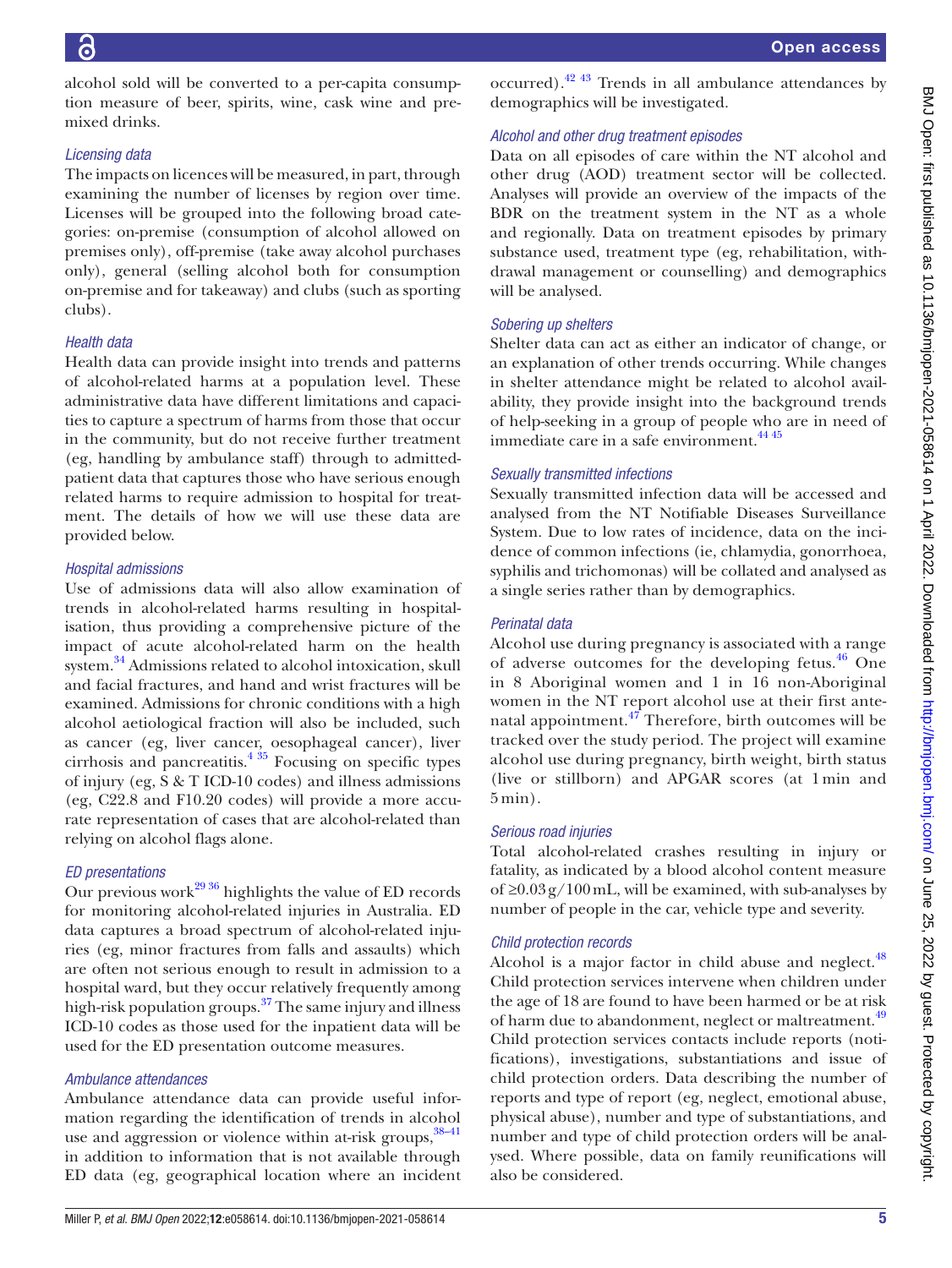#### Open access

#### *NT government-run safe houses data*

Alcohol has been found to play a substantial role in family and domestic violence, with 55%–67% of police-reported incidents recording alcohol-involvement. $50$  Safe houses are for women and children at immediate risk of harm due to family and domestic violence, and do not include sexual assault referral centres. Safe houses are available in many remote Aboriginal communities, and offer shortterm crisis accommodation in communities that lack other forms of housing support.<sup>51</sup> The number of women and accompanying children using these services will be examined.

#### *School attendance*

The BDR has a role in potentially reducing alcohol use among parents, relatives, and the wider community. This reduced alcohol use may then facilitate better childhood educational outcomes for children of those on the BDR. In addition, higher rates of school attendance has the potential to further increase notifications of child maltreatment.<sup>52</sup> <sup>53</sup> Therefore, school attendance data (as represented by percentage of days attended each school term), is an important contextual outcome measure to facilitate a comprehensive evaluation of the wider effects of the BDR. Attendance rates by demographics will also be examined.

#### Data linkage

This component of the project will use linked individuallevel records from multiple administrative datasets to examine the impact of the BDR across a range of outcomes. Linked data will be examined for the period 1 September 2014 to 31 August 2020; 36 months prior to the introduction of the BDR and 36 months post BDR introduction. Datasets to linked include health datasets (hospital admissions, ED presentations, selected notifiable diseases, death registration) and justice datasets (police apprehensions, justice records and corrections).

The primary study for the data linkage component will use data for a study cohort of individuals aged 18 years and over who have a recorded alcohol-related harm event (from interactions with health and/or justice services) prior to the introduction of the BDR in the NT. Some of the individuals within the study cohort will have been placed on the BDR, while others will have not. Outcomes across these two groups will be compared. Key outcomes are: police apprehensions; offence charges; corrections orders; emergency department presentations; hospital admissions; and, deaths.

Secondary studies from the data linkage component will include a descriptive analysis of the characteristics of the cohort on the BDR and an assessment of the populationlevel impact of the BDR on alcohol-related harm.

#### Key stakeholder interviews

Key stakeholder interviews have been a particularly informative element of previous projects conducted by the research team in the area of alcohol policy

evaluation[.10 16–18 21 29 54](#page-8-6) They enable substantial insight into potential benefits and side-effects of alcohol control policies which are not apparent from other data sources. Therefore, the key stakeholder interviews conducted as part of the current project will provide important information regarding stakeholder attitudes toward, and experience of, the legislative changes in relation to the BDR in the NT. At least 50 key informant interviews will be conducted across the following groups:

- ► Health workers.
- ► Police.
- ► ED staff.
- ► Treatment providers
- ► Community service providers.
- ► Social workers
- Child protection workers.
- Education staff
- Court staff
- ► Government/policy staff
- ► Licensees/retailers.

Participants can opt to take part in a one-on-one interview or a small group interview (if they are from the same organisation). Interviews will be conducted using teleconferencing software and be approximately 45–60min long. Participants will be asked questions based on a series of prompts, rather than a strict set of questions. Interviewees will be asked about their views on NT alcohol policies and impacts on crime, alcohol-related harms and consumption behaviours, their direct experience of the legislation introduced in the NT, and their thoughts on other ways in which AOD-related harm and violence can be reduced. Alcohol licensees and retailers will also be asked about their direct experience implementing the BDR. They will also be asked about these topics in the context of the COVID-19 pandemic.

#### Qualitative study with people on the BDR and their families/ communities

One qualitative component of the LEARNT project aims to assess the impact of the BDR on participants, families, and communities across urban and remote locations of the NT. In recognition of the need to engage in culturally safe and respectful qualitative research protocols among participants who are Aboriginal and Torres Strait Islander, we are partnering with the Aboriginal Medical Services Alliance Northern Territory (AMSANT—for Top End) and Central Australia Aboriginal Congress (Congress—for Central/Barkly), placing joint research personnel within each organisation. This approach will involve codesigning and coleading all aspects of the study, including planning, recruitment, data collection, analysis and reporting.

Participants will be recruited Territory-wide. We aim to recruit 150 participants across the NT who meet the following criteria:

1. People who have been on the BDR at some stage since its reintroduction in September 2017 or people who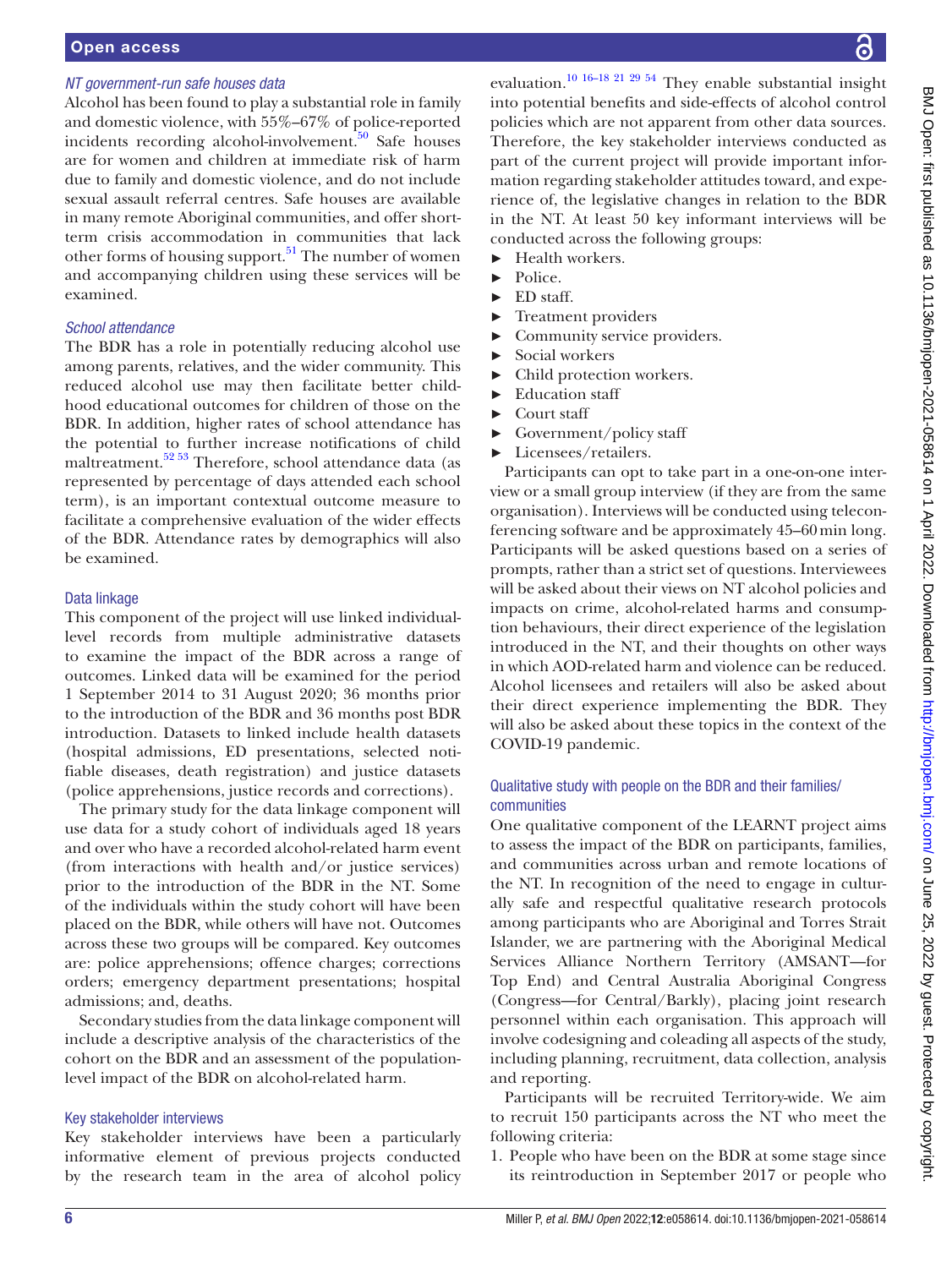are family or community members of someone who has been placed on the BDR.,

2. Are aged 18 years and over.

We will recruit participants (both Aboriginal and Torres Strait Islander and non-Indigenous) through convenience sampling. The BDR Registrar of the NT will include a flyer and information about the study in letters sent to people referred to the BDR. Congress and AMSANT will also engage with health services and community programmes across the NT to promote the study to service/programme users. We will also use snowball sampling to allow participants to pass on information about the study to people that they know who meet the eligibility criteria. Efforts will also be made to recruit participants that represent the range of people on the BDR with respect to race, ethnicity, age, gender, and geographical location. Research conducted in the Top End will include provisions for interpreters and community-based researchers to be inclusive of people who speak a primary language other than English. Congress has determined that the use of interpreters is not feasible in Central/ Barkly, therefore, participants will only be included if they are able to communicate in English. Participants in both regions will also be excluded if a mental disability precludes their ability to participate.

A flexible and adaptive approach will be taken to data collection, and depending on the preferences of participants, they will have the option to partake in a semistructured interview, focus group and/or yarning circle (a research method involving on open discussion aimed at sharing experiences, knowledge and/or ideas). The interview guide focuses on participants' experiences of being on BDR and perceptions about how the recent alcohol policy interventions impact on their alcohol use behaviours, family relationships, crime, alcohol-related harms and sense of well-being.

Each interview, yarning circle, or focus group will be approximately 45–60min long. The interview guide has been codeveloped with the input of AMSANT, Congress, the LEARNT Steering Committee and the LEARNT Aboriginal Leadership Group. Participants will be offered a US\$50 gift voucher for their time.

To ensure cultural safety is maintained, discussions with Aboriginal and Torres Strait Islander participants in central Australia and the Top End will be conducted by a bicultural pair of researchers consisting of one Aboriginal researcher and one non-Indigenous researcher. Efforts will be made to accommodate participants who prefer to be interviewed by someone of the same gender. All interviews will be audiorecorded. English language data will be transcribed verbatim by a professional transcription service. Aboriginal community-based researchers who facilitate data collection in Aboriginal languages in the Top End will participate in reflection and analysis of participant data alongside AMSANT researchers. In instances where interviews are audiorecorded, the three researchers will listen back to recordings together and discuss the context, key themes and meanings of the data;

in these instances, this recording of reflection will form the unit of analysis.

For the Top End component of the qualitative study, the AMSANT researchers are developing a culturally responsive, trauma-informed research protocol to guide their approach to engaging with participants. This protocol draws on Utnenge Rlterrke (Strong Spirit): A Culturally Responsive Trauma Informed Research Practice in Central Australia, a research manual being developed by Congress and AMSANT.

#### Analysis

#### Epidemiological administrative data

Our analyses will use data from 1 January 2013 (where available) to 31 December 2019 to avoid complicating the effects of the COVID-19 pandemic on the alcohol policy effects of interest. This approach will also preclude inclusion of more recent interventions, such as risk based licensing. Seasonal autoregressive integrated moving average (SARIMA) models will be used to measure monthly trends over time and the impact of the BDR (and other alcohol policy initiatives) on these trends. Such models allow for the identification and adjustment for underlying, long-term trends in the data, seasonal variation and serial autocorrelation. A time series design is a commonly used approach for the evaluation of policies implemented in entire jurisdictions where suitable control sites are lacking. $55$  The impact of the BDR will be modelled using both a  $0/1$  ('off'/'on') approach and the number of people on the BDR each month. This is to capture the wider effects of the BDR beyond those people who have a BDO. The two other major interventions—MUP and PALIs (where analyses include Tennant Creek, Alice Springs and Katherine)—will also be included in the modelling. These two covariates will be modelled as  $0/1$  ('off/'on').

#### Data linkage

These retrospective cohort analyses will use generalised mixed models to analyse the relationship between multiple outcomes and exposures within the same individual over time and between the BDR and control cohorts. Distributions used in modelling will include negative binomial (eg, number of arrests while on/off BDR; number of ED presentations while on/off BDR), logit (eg, never vs ever received a correction order) and survival models (eg, time to first arrest of after coming on/off BDR) along with other appropriate methods. The primary analyses will use linked data to select individuals with a record of alcohol-related harm during the pre-BDR intervention period (Cohort 1) to determine whether being on the BDR led to increases or decreases in interactions with health and justice agencies. The secondary analyses will use all individuals registered on the BDR (Cohort 2) and use individual-level linked data to report both patterns of service, through time, and population impact of the BDR.

#### Key stakeholder interviews

In line with our previous research, $10\frac{1056}{9}$  thematic analysis will used to interpret key stakeholder interviewee responses.<sup>[57](#page-9-21)</sup>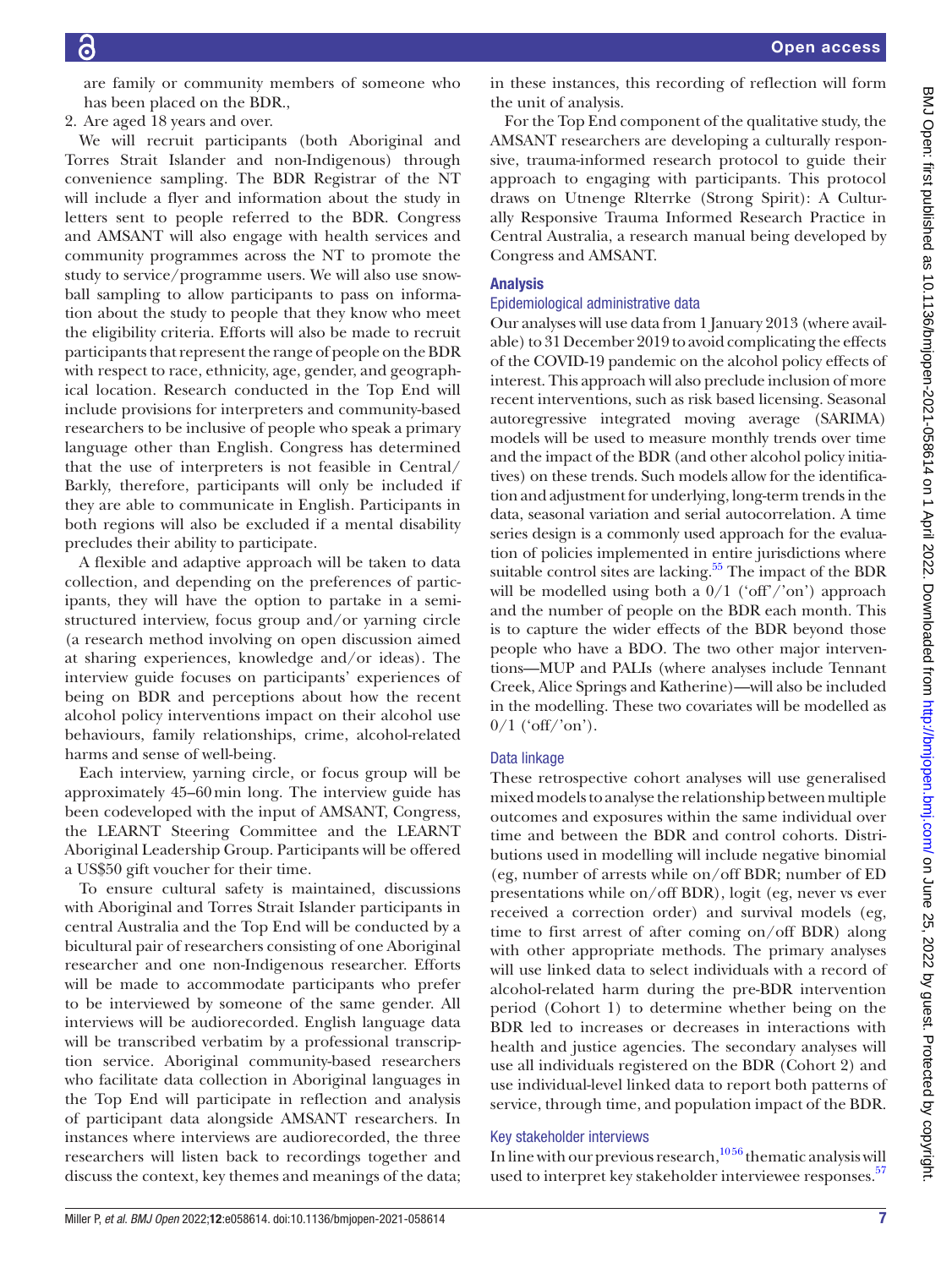Thematic analysis is an inductive design where, rather than approach a problem with a theory already in place, the researcher identifies and explores themes which arise during analysis of the data. In this analysis, once a theme becomes evident, all transcripts are reanalysed for appearances of the theme. Categorisation is not exclusive, and some narratives appear in many themes. Categories are added to reflect as many of the nuances in the data as possible, rather than reducing the data to a few numerical codes.[58](#page-9-22) All data relevant to each category are identified and examined using a process called constant comparison, in which each item is checked or compared with the rest of the data to establish analytical categories. An explicit strengths-based reporting model will be adopted in close consultation with Aboriginal investigators and partners. This approach is consistent with contemporary Aboriginal data sovereignty practices, and the promotion of culturally responsive Aboriginal research narratives.<sup>2859</sup>

#### BDR qualitative data

The data will be interpreted through a thematic analysis approach.<sup>57</sup> This approach includes six steps including: (1) Familiarising oneself with the data; (2) Generating initial codes; (3) Searching for themes; (4) Reviewing themes; (5) Defining and naming themes and (6) Producing the report. NVivo software package will be used as a tool to sort, code and analyse the qualitative data. University-based researchers will lead the analysis process with researchers from AMSANT and Congress involved in each stage of the process. This codesigned approach will serve the purpose of building capacity and to ensure that cultural and local contextual insights are captured in the fieldwork and articulated in the analysis.

#### PATIENT AND PUBLIC INVOLVEMENT

All components of this study were developed in collaboration with key organisations in the NT, including Aboriginal and Torres Strait Islander health organisations. This approach will ensure a culturally sensitive approach to recruitment, participation, and distribution of findings. All participants taking part in the qualitative aspects of this study will be provided with detailed information on what their involvement entails, including the time required and any possible distress they may experience. If they opt to do so, participants can review their transcripts prior to analyses and provide further clarification or context if they choose. Lay summaries of findings will be provided to all participants, and these will also be distributed to all services and programmes who participated in the study.

#### ETHICS AND DISSEMINATION

Ethics approval for all components of the project have been obtained from NT Department of Health and Menzies School of Health Research Human Research Ethics Committee, Central Australia Human Research Ethics Committee, and Deakin University Human

Research Ethics Committee. Participants in the key stakeholder interviews and BDR qualitative component will provide full informed consent. A waiver of consent for the epidemiological administrative data and linkage data components has been sought as this consists of anonymous, routinely collected data only. The research team is cognisant that the research findings may have the potential to perpetuate negative stereotypes among Aboriginal and Torres Strait Islander people if they are not presented in an appropriate way that takes account of the ongoing effects of colonisation, intergenerational trauma and socioeconomic factors impacting on the lives of Aboriginal and Torres Strait Islander people in the NT. Therefore, any reports or publications arising from this study will be carefully considered and reviewed by the Aboriginal Leadership Group, Congress, and AMSANT to ensure that the underlying situational context are appropriately considered in relation to the findings.

It is planned that quantitative papers will begin to be published from the first half of 2022, with qualitative papers to be published late-2022. In addition to peer reviewed publications, we aim to report our findings to key organisational, policy, and government stakeholders via conferences and briefings. Further, through the use of a knowledge translation plan, we will engage with local communities and Aboriginal and Torres Strait Islander stakeholders to ensure that information is fed back to relevant individuals and organisations in a culturally sensitive manner.

#### **CONCLUSION**

Evidence of changes (or not) in outcomes measured both quantitatively and qualitatively at the individual and population levels will inform the implementation of the BDR in the NT and contribute to the evidence base on measures to reduce alcohol-related harms. These findings can also be used to inform other states in Australia, and other countries globally, in deciding whether to adopt such measures to reduce alcohol-related harms.

#### Author affiliations

- <sup>1</sup> Deakin University, Burwood, Victoria, Australia 2 Deakin University, Geelong, Victoria, Australia <sup>3</sup>Menzies School of Health Research, Casuarina, Northern Territory, Australia 4 Curtin University, Perth, Western Australian, Australia 5 La Trobe University, Melbourne, Victoria, Australia
- <sup>6</sup>Well-being and Preventable Chronic Disease, Menzies School of Health Research, Casuarina, Northern Territory, Australia
- <sup>7</sup> Child Development, Population Health and Policy, Menzies School of Health
- Research, Casuarina, Northern Territory, Australia 8 Charles Darwin University, Casuarina, Northern Territory, Australia
- <sup>9</sup>Child Health Division, Menzies School of Health Research, Casuarina, Northern Territory, Australia
- <sup>10</sup>Faculty of Arts and Education, Deakin University, Burwood, Victoria, Australia <sup>11</sup>Turning Point, Monash University Eastern Health Clinical School, North Richmond, Victoria, Australia
- <sup>12</sup>Monash University Faculty of Medicine Nursing and Health Sciences, Clayton, Victoria, Australia
- <sup>13</sup>University of New South Wales, Sydney, New South Wales, Australia
- <sup>14</sup>Central Australian Aboriginal Congress, Alice Springs, Northern Territory, Australia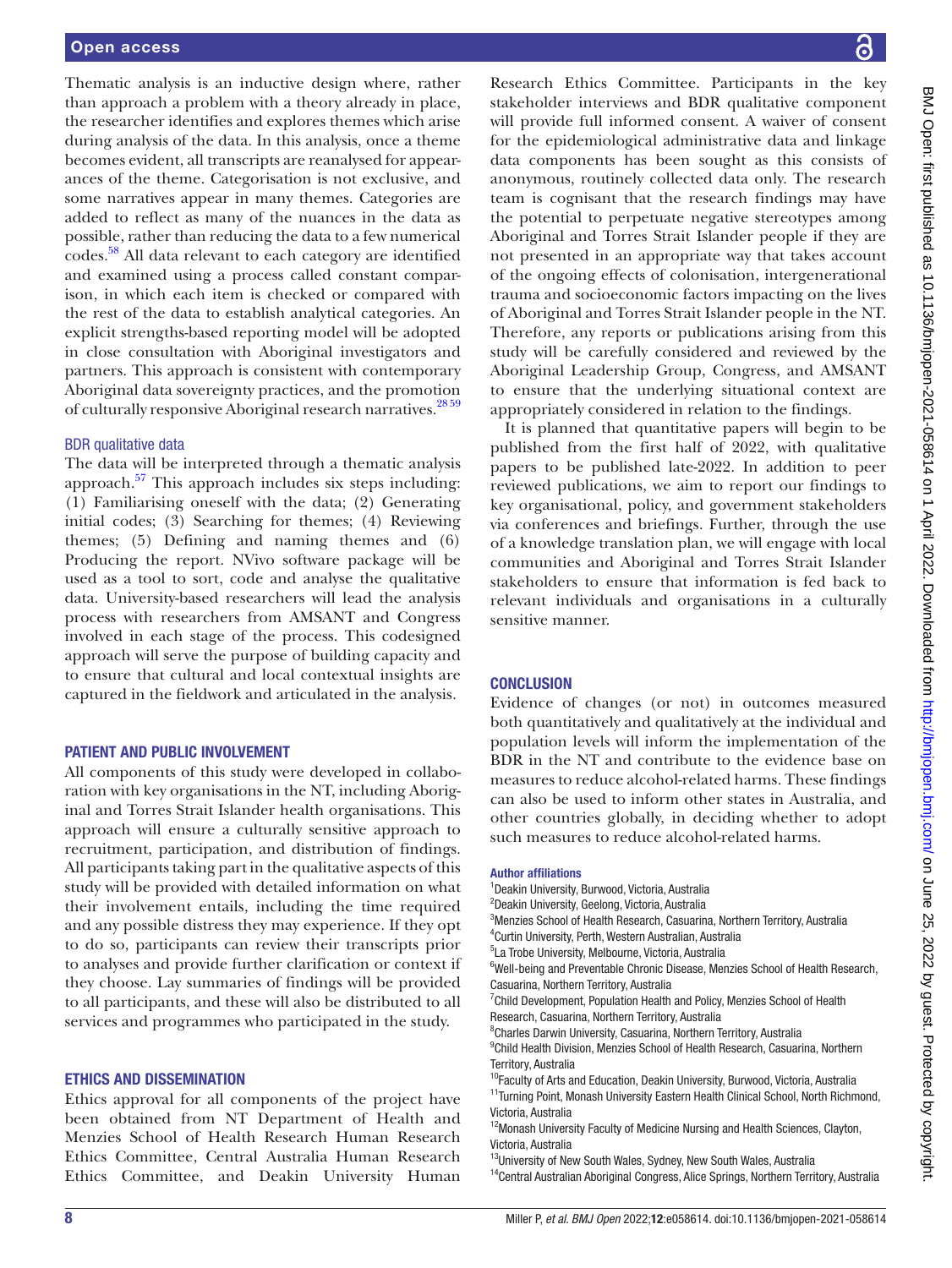<sup>15</sup>Aboriginal Medical Services Alliance Northern Territory, Darwin, Northern Territory, Australia

<sup>16</sup>University of Queensland, Brisbane, Queensland, Australia

<sup>17</sup> Central Australian Aboriginal Congress, Alice Springs, Australian Capital Territory, Australia

<sup>18</sup>National Drug Research Institute, Curtin University, Perth, Western Australia, Australia

Acknowledgements Thank-you to Meredythe Crane and Carolyn Whyte for providing feedback on the draft manuscript.

Contributors PM, JS, ML, MS, SG, RR, YP, DS, KEG, RM, BS, JW, JB and TC conceptualised the study. CJCW, DR, CF, SM, JM, VM, DD, JS and PM developed the methods for the qualitative components of the study and will be conducting the interviews and analyses. PM, KC, JS, ML, SG and SD developed methods for the quantitative components of the study and will be conducting analyses. SC and RB are contributing as PhD students on the project. KC completed the first draft of the manuscript and all authors provided input during the drafting process. All authors approved the final version.

Funding This work was supported by an Australian Research Council Linkage Grant (LP180100701), in partnership with the Northern Territory Government, Aboriginal Medical Services Alliance Northern Territory, Central Australian Aboriginal Congress, Northern Territory Primary Health Network, and Foundation for Alcohol Research and Education. Funders, except ARC, provide information regarding cultural context, data quality, legal requirements, and provide comments and questions regarding researcher interpretation of the data. The funders may provide general contextual advice with manuscript writing.

Competing interests PM has received funding from Australian Research Council (ARC) and Australian National Health and Medical Research Council (NHMRC), grants from NSW Government, National Drug Law Enforcement Research Fund, Foundation for Alcohol Research and Education (FARE), Cancer Council Victoria, Central Australian Aboriginal Congress, Northern Territory Government (NTG), Australian Rechabites Foundation, Northern Territory Primary Health Network (NTPHN), Lives Lived Well, Queensland Government and Australian Drug Foundation (ADF), travel and related costs from Queensland Police Service, Queensland Office of Liquor Gaming and Racing and the Australasian Drug Strategy Conference. He has acted as a paid expert witness on behalf of a licensed venue and a security firm. KC has received funding from the ARC, Queensland Government, Northern Territory Government, FARE, Australian Rechabites Foundation, Lives Lived Well, and Victorian Commission for Gambling and Liquor Regulation. JS has received funding from ARC, NHMRC, ADF, NTPHN, NTG, Australian Government Department of Health, National Centre for Student Equity in Higher Education, Movember and NT Mental Health Coalition. He is the Deputy Chair of the NTPHN Community Advisory Council and has acted as an unpaid Expert Witness to the NT Liquor Commission. ML has received funding from the ARC, NHMRC, FARE, VicHealth, the Western Australian Mental Health Commission, Systembolaget (the Swedish alcohol monopoly), The Sax Institute and The Victorian Responsible Gambling Foundation. He is a board member of the Australian Rechabites Foundation. MS has received funding from the NTG, the NTG Community Benefit Fund which receives money through a hypothecated tax on Electronic Gambling Machines in the NT. He has also received money from the NHMRC, the NSW Office of Liquor, Gaming and Racing, the Victorian Responsible Gambling Foundation, and Gambling Research Australia. SG has received funding from ARC and NTG. RR has received funding from ARC, NHMRC, FARE, VicHealth, the US Institutes of Health and the World Health Organisation. CJCW has received funding from ARC, NHMRC, FARE, VicHealth, Australian Government Department of Health, Alcohol and Drug Foundation, Gandel Philanthropy, Victorian Transport Accident Commission, the Jack Brockhoff Foundation and the Australian Government eSafety Commissioner. SD has received funding from ARC and NTG. KEG has received funding from the ARC, NHMRC, Medical Research Futures Fund (MRFF), Australian Government Department of Health, Australian Government National Indigenous Australian Agency, Perpetual (Ramaciotti Foundations), Cardiovascular Research Network & National Heart Foundation, The Lowitja Institute. SC is supported by an Australian Government Research Training Program (RTP) Scholarship and a Menzies School of Health Research Top-Up Scholarship DS has received funding from the ARC, Victorian Department of Health, Australian Institute of Health and Welfare, Traffic Accident Commission.

Patient and public involvement Patients and/or the public were involved in the design, or conduct, or reporting, or dissemination plans of this research. Refer to the Methods section for further details.

#### Provenance and peer review Not commissioned; externally peer reviewed.

Open access This is an open access article distributed in accordance with the Creative Commons Attribution Non Commercial (CC BY-NC 4.0) license, which permits others to distribute, remix, adapt, build upon this work non-commercially, and license their derivative works on different terms, provided the original work is properly cited, appropriate credit is given, any changes made indicated, and the use is non-commercial. See: [http://creativecommons.org/licenses/by-nc/4.0/.](http://creativecommons.org/licenses/by-nc/4.0/)

#### ORCID iDs

Peter Miller<http://orcid.org/0000-0002-6896-5437> Matthew Stevens <http://orcid.org/0000-0002-7491-7669>

#### REFERENCES

- <span id="page-8-0"></span>1 NT Department of the Attorney General and Justice. *Northern Territory Wholesale alcohol supply 2008 to 2015*, 2017.
- <span id="page-8-1"></span>2 Australian Institute of Health and Welfare. *Alcohol, tobacco & other drugs in Australia*. Canberra: AIHW, 2021.
- <span id="page-8-2"></span>3 Department of the Attorney-General and Justice. *Northern Territory crime statistics: Northern Territory government*, 2021. [https://nt.gov.](https://nt.gov.au/law/crime/crime-statistics) [au/law/crime/crime-statistics](https://nt.gov.au/law/crime/crime-statistics)
- <span id="page-8-3"></span>4 Skov SJ, Chikritzhs TN, Li SQ, *et al*. How much is too much? alcohol consumption and related harm in the Northern Territory. *[Med J Aust](http://dx.doi.org/10.5694/j.1326-5377.2010.tb03905.x)* 2010;193:269–72.
- <span id="page-8-4"></span>5 Riley T, Angus P, Stedman D. Alcohol policies and legislation review: final report; 2017.
- 6 Clifford S, Smith JA, Livingston M, *et al*. A historical overview of legislated alcohol policy in the Northern Territory of Australia: 1979–2021. *[BMC Public Health](http://dx.doi.org/10.1186/s12889-021-11957-5)* 2021;21.
- <span id="page-8-5"></span>7 D'Abbs P. Alignment of the policy planets: behind the implementation of the Northern Territory (Australia) living with alcohol programme. *[Drug Alcohol Rev](http://dx.doi.org/10.1080/09595230410001645556)* 2004;23:55–66.
- Chikritzhs T, Stockwell T, Pascal R. The impact of the Northern Territory's living with alcohol program, 1992-2002: revisiting the evaluation. *[Addiction](http://dx.doi.org/10.1111/j.1360-0443.2005.01234.x)* 2005;100:1625–36.
- 9 Stockwell TIM, Chikritzhs T, Hendrie D, *et al*. The public health and safety benefits of the Northern Territory's Living with Alcohol programme. *[Drug Alcohol Rev](http://dx.doi.org/10.1080/09595230124886)* 2001;20:167–80.
- <span id="page-8-6"></span>10 Smith J, Adamson E. *Process evaluation of the banned drinker register in the Northern Territory*. Darwin: Menzies School of Health Research, 2018.
- <span id="page-8-7"></span>11 Room R. Individualized control of drinkers: back to the future? *[Contemp Drug Probl](http://dx.doi.org/10.1177/009145091203900207)* 2012;39:311–43.
- <span id="page-8-8"></span>12 Smith J. *Twelve-month evaluation of the Banned Drinker Register in the Northern Territory: Part 1 - Descriptive analysis of administrative data*. Darwin: Menzies School of Health Research, 2018.
- <span id="page-8-11"></span>13 Ernst & Young. Medium term (24 months) outcomes evaluation of the banned drinker register, 2020. Available: [https://digitallibrary.health.](https://digitallibrary.health.nt.gov.au/prodjspui/bitstream/10137/8556/1/Medium%20Term%20%2824%20months%29%20Outcomes%20Evaluation%20of%20the%20Banned%20Drinker%20Register.PDF) [nt.gov.au/prodjspui/bitstream/10137/8556/1/Medium%20Term%](https://digitallibrary.health.nt.gov.au/prodjspui/bitstream/10137/8556/1/Medium%20Term%20%2824%20months%29%20Outcomes%20Evaluation%20of%20the%20Banned%20Drinker%20Register.PDF) [20%2824%20months%29%20Outcomes%20Evaluation%20of%](https://digitallibrary.health.nt.gov.au/prodjspui/bitstream/10137/8556/1/Medium%20Term%20%2824%20months%29%20Outcomes%20Evaluation%20of%20the%20Banned%20Drinker%20Register.PDF) [20the%20Banned%20Drinker%20Register.PDF](https://digitallibrary.health.nt.gov.au/prodjspui/bitstream/10137/8556/1/Medium%20Term%20%2824%20months%29%20Outcomes%20Evaluation%20of%20the%20Banned%20Drinker%20Register.PDF) [Accessed 19 May 2021].
- <span id="page-8-9"></span>14 Smith JA, Livingston M, Miller P, *et al*. Emerging alcohol policy innovation in the Northern Territory, Australia. *[Health Promot J Austr](http://dx.doi.org/10.1002/hpja.222)* 2019;30:3–6.
- 15 Fyles N. Making our community safer: BDR evaluation, 2017. Available: <https://newsroom.nt.gov.au/mediaRelease/23595> [Accessed 11 August 2021].
- <span id="page-8-10"></span>16 Smith J, Adamson E, Clifford S. Compandium report: Twelve-mlonth evaluation of the Banned Drinker Register in the Northern Territory: Part 2 - A qualitative analysis of selected stakeholder perspectives. Darwin Menzies School of Health Research; 2019.
- <span id="page-8-12"></span>17 Adamson E, Clifford S, Wallace T, *et al*. Industry views about the banned drinker register in the Northern Territory: early lessons from a qualitative evaluation. *[Drug Alcohol Rev](http://dx.doi.org/10.1111/dar.13174)* 2021;40:210–9.
- 18 Adamson E, Smith JA, Clifford S, *et al*. Understanding the secondary supply of alcohol as a wicked policy problem: the unique case of the banned drinker register in the Northern Territory. *[Australian Journal of](http://dx.doi.org/10.1111/1467-8500.12471)  [Public Administration](http://dx.doi.org/10.1111/1467-8500.12471)* 2021;80:283–99.
- <span id="page-8-13"></span>19 Northern Territory Police Fire and Emergency Services. *Recruit auxiliary information booklet*. Darwin: NTPFES, 2021.
- <span id="page-8-14"></span>20 Northern Territory Government. Northern Territory alcohol harm minimisation action plan: August 2018 update, 2018. Available: [https://alcoholreform.nt.gov.au/\\_\\_data/assets/pdf\\_file/0018/564210/](https://alcoholreform.nt.gov.au/__data/assets/pdf_file/0018/564210/AHMPlan_2018_AUG_Update_ART.pdf) [AHMPlan\\_2018\\_AUG\\_Update\\_ART.pdf](https://alcoholreform.nt.gov.au/__data/assets/pdf_file/0018/564210/AHMPlan_2018_AUG_Update_ART.pdf) [Accessed 15 July 2021].
- <span id="page-8-15"></span>21 Coomber K, Miller P, Taylor N. Investigating the introduction of the alochol minimum unit price in the Northern Territory: final report Geelong: Deakin university 2020.